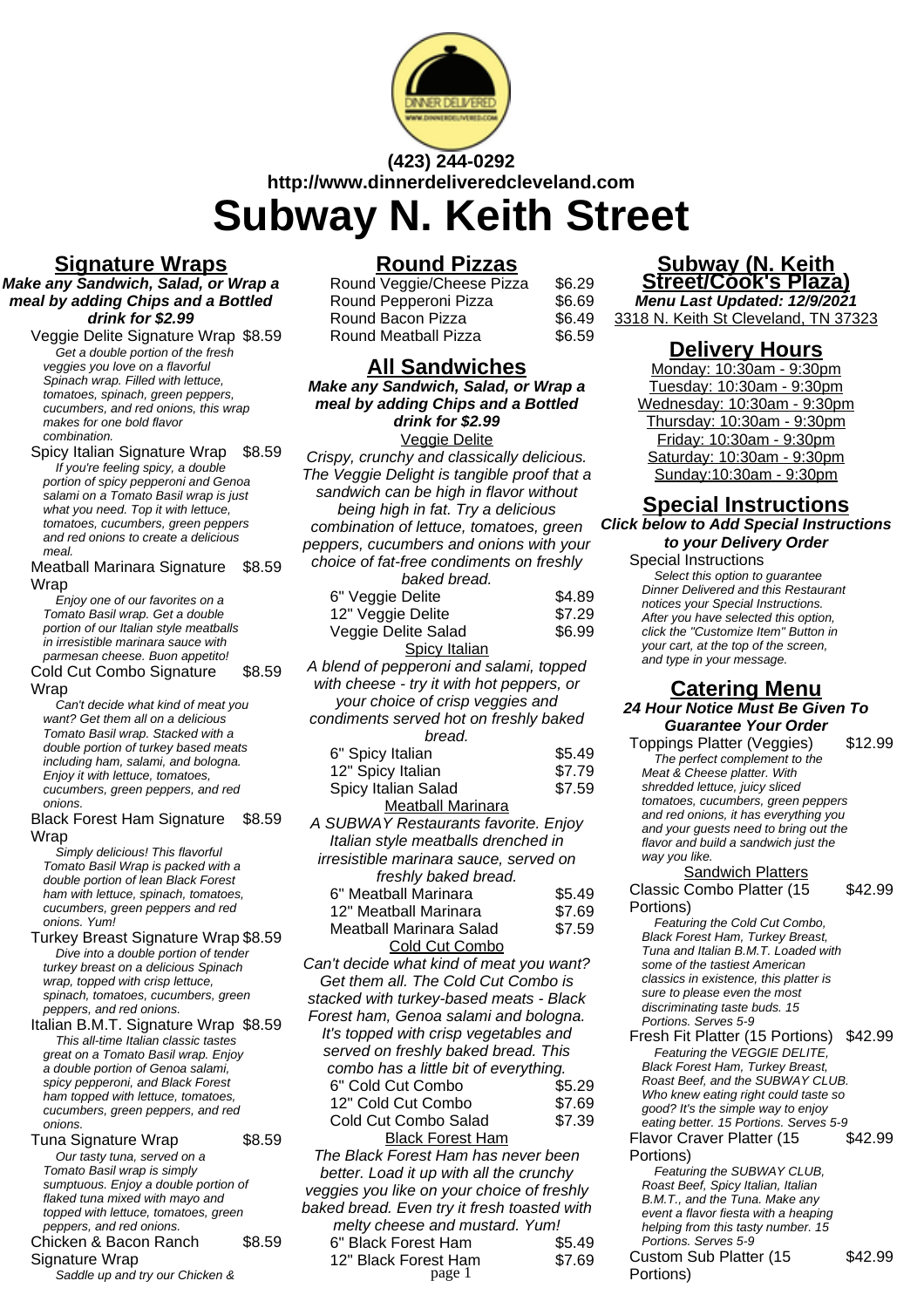Bacon Ranch on a Tomato Basil wrap. Stuffed with a double portion of tender all-white meat chicken with seasoning and marinade, crispy bacon, topped with Monterey Cheddar cheese, lettuce, tomatoes, red onions, and green peppers.

Steak & Cheese Signature Wrap \$8.59

What is more irresistible than a double portion of shaves steak topped with American cheese on a Tomato Basil wrap? Finish it with crisp green peppers and red onions for a true American classic.

Sweet Onion Chicken Teriyaki \$8.59 Signature Wrap

This gourmet specialty features a double portion of our teriyaki glazed, all-white meat chicken strips raised with antibiotics with seasoning and marinade topped with our fat free Sweet Onion sauce. Wrap it up in a Tomato Basil wrap with lettuce, spinach, tomatoes, cucumbers, green peppers, and red onions. What's not to love?

| Rotisserie-Style Chicken | \$8.59 |
|--------------------------|--------|
| Signature Wrap           |        |

Your taste buds will love this double portion of tender, hand-pulled rotisserie-style chicken on a Spinach wrap, stuffed with crisp lettuce, spinach, juicy tomatoes, cucumbers, green peppers, and red onions.

B.L.T. Signature Wrap \$8.59 Simply delicious! This classic on a Tomato Basil wrap, is filled with a double portion of our crispy bacon and finished off with lettuce, juicy tomatoes, and mayo.

Turkey Breast & Black Forest \$8.59 Ham Signature Wrap

double portion of our tender turkey breast and tasty Black Forest ham. Top it with lettuce, spinach, tomatoes, cucumbers, green peppers, and red onions. It?s simply delicious

Subway Melt Signature Wrap \$8.59 Imagine a Tomato Basil wrap stuffed with a double portion of tender turkey breast, Black Forest ham, crispy bacon, American cheese, and a delicious combination of lettuce, tomatoes, cucumbers, green peppers, and red onions. Now, stop imagining and order it!

#### **Chips**

Bag of Baked Lay's Potato **Crisps** \$1.99 Bag of Cool Ranch Doritos \$1.99 Bag of Doritos Nacho Cheese \$1.99 Bag of Lay's Classic Potato Chips \$1.99 Bag of Lay's Baked BBQ \$1.99 Bag of Sun Chips Harvest Cheddar \$1.99 Bag of Miss Vickie's Jalapeno \$1.99 Bag of Regular Lays BBQ \$1.99

| <b>Chocolate Chip Cookie</b> | \$1.09 |
|------------------------------|--------|
| Double Chocolate Chip        | \$1.09 |
| <b>Oatmeal Raisin Cookie</b> | \$1.09 |
| White Chip Macadamia Nut     | \$1.09 |
| Cookie                       |        |
| 3-Cookies                    | \$2.69 |
| 12 Cookies                   | \$8.89 |

| <b>Black Forest Ham Salad</b>                                                  | \$7.59          |              |
|--------------------------------------------------------------------------------|-----------------|--------------|
| <b>Turkey Breast</b>                                                           |                 |              |
| Get flavor without the flab when you try                                       |                 |              |
| this American classic. Dive into tender                                        |                 |              |
| turkey breast piled sky-high with                                              |                 |              |
| everything from lettuce and tomatoes to                                        |                 |              |
| banana peppers, maybe even jalapenos if                                        |                 |              |
| you're feeling spicy.<br>6" Turkey Breast                                      | \$6.19          |              |
| 12" Turkey Breast                                                              | \$8.89          |              |
| <b>Turkey Breast Salad</b>                                                     | \$8.29          |              |
| Rotisserie Chicken                                                             |                 |              |
| 6" Rotisserie Chicken                                                          | \$6.59          |              |
| 12" Rotisserie Chicken                                                         | \$9.99          |              |
| Rotisserie Chicken Salad                                                       | \$8.69          |              |
| Italian B.M.T.                                                                 |                 |              |
| This all-time Italian classic is filled with                                   |                 |              |
| Genoa salami, spicy pepperoni, and Black                                       |                 |              |
| Forest Ham. Get it made the way you say                                        |                 |              |
| with your favorite veggies on freshly baked                                    |                 |              |
| bread.                                                                         |                 |              |
| 6" Italian B.M.T.                                                              | \$6.09          |              |
| 12" Italian B.M.T.                                                             | \$8.99          |              |
| Italian B.M.T. Salad                                                           | \$8.19          |              |
| Tuna<br>Our tasty Tuna Sandwich is simply                                      |                 | А            |
| sumptuous. Flaked tuna, mixed with mayo,                                       |                 | $\mathbf{a}$ |
| and your choice of vegetables, this local                                      |                 |              |
| favorite can be built to suit your craving.                                    |                 | b            |
| 6" Tuna                                                                        | \$5.99          | cl           |
| 12" Tuna                                                                       | \$8.49          | Е            |
| Tuna Salad                                                                     | \$8.09          | S,<br>le     |
| <b>Chicken &amp; Bacon Ranch Melt</b>                                          |                 |              |
| Saddle up & try the fresh toasted                                              |                 |              |
| SUBWAY Chicken & Bacon Ranch Melt                                              |                 |              |
| sandwich. Stuffed with melted Monterrey                                        |                 |              |
| cheddar cheese, tender all-white meat                                          |                 |              |
| chicken, crispy bacon, lettuce, tomato,                                        |                 |              |
| onions and green peppers.                                                      |                 | V            |
| 6" Chicken & Bacon Ranch                                                       | $$7.19$ $^{co}$ |              |
| 12" Chicken & Bacon Ranch                                                      | \$11.49         |              |
| Chicken & Bacon Ranch Salad                                                    | \$9.29          |              |
| Club                                                                           |                 |              |
| 6" Club                                                                        | \$6.59          |              |
| 12" Club                                                                       | \$9.89          |              |
| <b>Club Salad</b>                                                              | \$8.69          |              |
| <b>Steak &amp; Cheese</b>                                                      |                 |              |
| The two most elemental, irresistible                                           |                 |              |
| ingredients in the world - piled high onto                                     |                 |              |
| freshly baked bread and your choice of                                         |                 |              |
| crisp veggies.                                                                 |                 |              |
| 6" Steak & Cheese<br>12" Steak & Cheese                                        | \$6.59          |              |
| <b>Steak &amp; Cheese Salad</b>                                                | \$9.99          |              |
|                                                                                | \$8.69          |              |
| <b>Sweet Onion Chicken Teriyaki</b><br>This gourmet specialty features our all |                 |              |
| white meat teriyaki glazed chicken strips,                                     |                 |              |
| raised without antibiotics, and our own                                        |                 |              |
|                                                                                |                 |              |

Variety is great, but sometimes there's just that tasty sub you love so much you want a whole platter of it.l We understand. That's why you can choose any of the flavoriffic subs you want and we'll create a customized sandwich platter so tasty it ought to be enshrined in the catering hall of fame. If one existed, of course.

#### Wrap Platters

- Classic Signature Wrap Platter \$53.99 A twist on American classics featuring one Cold Cut Combo, two Black Forest Ham, two Turkey Breast, one Tuna and two Italian B.M.T. on Tomato Basil and Spinach Wraps. Contains 16 portions. Serves 8-12. Savory Signature Wrap Platter \$53.99 A spread of indulgent flavors
- featuring two SUBWAY CLUB, one Roast Beef, one Spicy Italian, two Italian B.M.T. and two Tuna on Tomato Basil and Spinach Wraps. Contains 16 portions. Serves 8-12.
	- Custom Signature Wrap Platter\$53.99 Contains 16 portions of up to 8 different wrap flavors. Serves 8-12 Box Lunches

SUBWAY to GO boxed meal consists of sandwich (or wrap), a cookie, and a bag of chips in a stackable box. A bottled beverage can be added for an additional harge. Sandwich options: Veggie Delite, Black Forest Ham, Cold Cut Combo and picy Italian. Please note that a total of at ast 8 SUBWAY to GO Meals is required

| to complete your order. |         |
|-------------------------|---------|
| 6" Box Lunch            | \$8.19  |
| 12" Box Lunch           | \$10.69 |
| Wrap Box Lunch          | \$9.29  |
| Cookies                 |         |

Satisfy your crowd's sweet tooth with a ariety of divinely delicious freshly baked okies. Please note, cookies may contain nuts.

Platter - 36 Cookies \$19.50

Roast Beef 6" Roast Beef \$6.59 12" Roast Beef \$9.99 Roast Beef Salad<sub>2</sub> \$8.69

fat-free sweet onion sauce. With a taste so big, you won't believe it has less than 6g of fat!

\$6.49

\$9.89

\$8.59

6" Sweet Onion Chicken

12" Sweet Onion Chicken

Sweet Onion Chicken Teriyaki

Teriyaki

Teriyaki

Salad